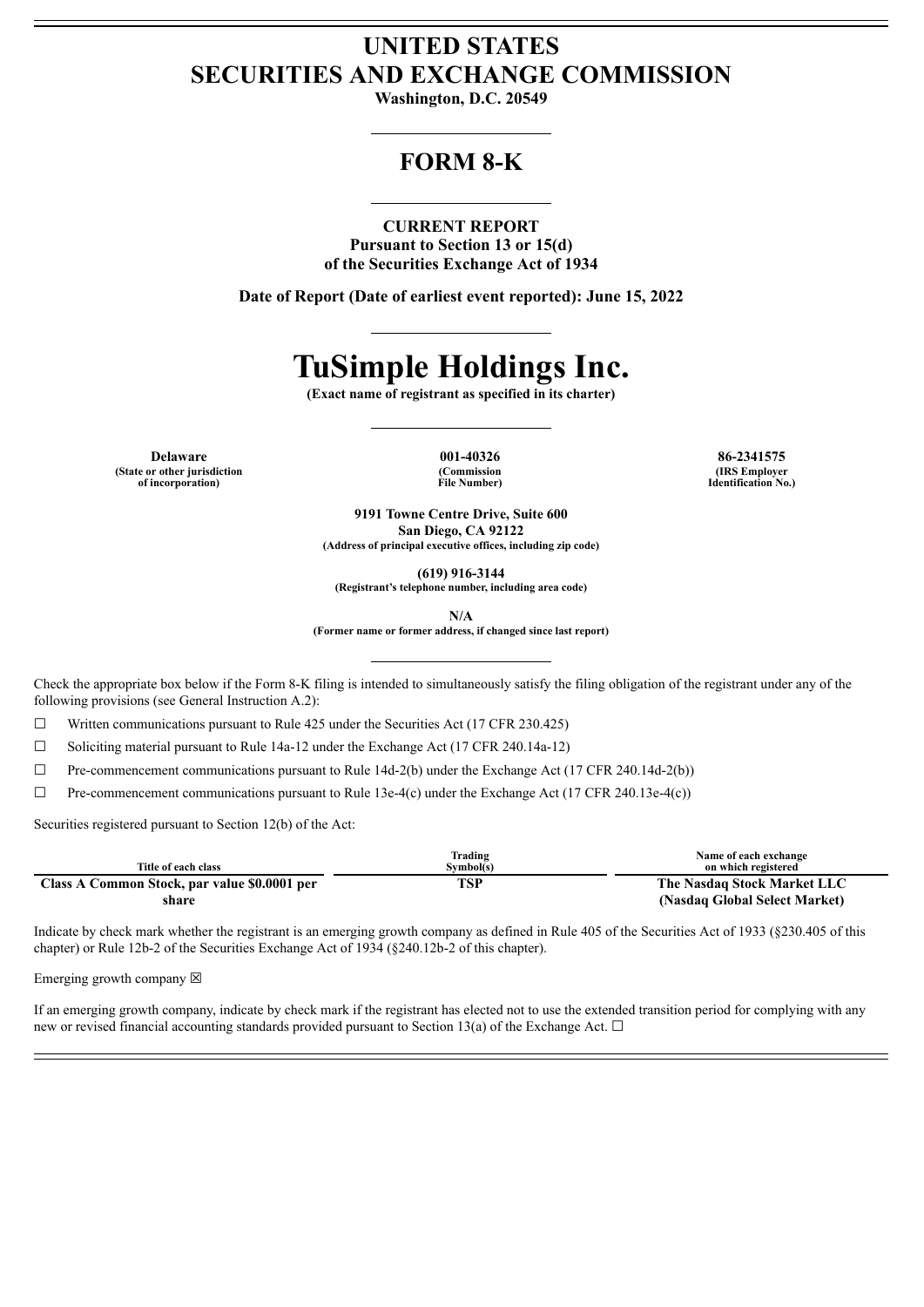#### Item 5.02. Departure of Directors or Certain Officers, Election of Directors, Appointment of Certain Officers; Compensatory **Arrangements of Certain Officers.**

#### *Departure of Chief Financial Of icer*

On June 21, 2022, TuSimple Holdings Inc. (the "Company") announced Patrick Dillon's resignation on June 15, 2022 from his role as Chief Financial Officer of the Company, effective July 7, 2022 (the "Termination Date"). Mr. Dillon is leaving to pursue other opportunities.

In connection with Mr. Dillon's resignation as Chief Financial Officer, the Company has entered into a letter agreement with Mr. Dillon (the "Separation Agreement"). The Separation Agreement provides that Mr. Dillon will make himself reasonably available to the Company to provide up to ten hours of advisory services per month to the Company from the Termination Date until the earlier of (i) October 17, 2022 and (ii) such date as Mr. Dillon engages in certain activities specified in the Separation Agreement as competitive to the Company (the "Transition Period"). The Company also agreed to reimburse Mr. Dillon for up to \$10,000 of legal fees he incurred in connection with the Separation Agreement.

As consideration for such ongoing services during the Transition Period, the Company has agreed to extend the exercise and vesting periods of restricted stock units ("RSUs") and options to purchase the Company's common stock ("Options") held by Mr. Dillon. At the end of the Transition Period, any unvested shares subject to Mr. Dillon's Options and RSUs will immediately expire for no consideration. Pursuant to the Separation Agreement, notwithstanding anything to the contrary in the applicable award agreements, each aforementioned Option shall remain outstanding and exercisable until the earlier of (i) the two-year anniversary of the last date of the Transition Period and (ii) the date on which any of the Company's outstanding Options are terminated in connection with the occurrence of certain corporate transactions, as described in the applicable Company stock plan.

In addition, pursuant to the Separation Agreement, the Company agreed to waive its rights to require the repayment of a retention bonus previously granted to Mr. Dillon in the amount of \$500,000 under a retention bonus letter dated April 11, 2022 between the Company and Mr. Dillon. The Separation Agreement also includes a customary release of claims from Mr. Dillon to be effective as of the Termination Date.

The above description is a summary of the Separation Agreement and does not purport to be complete and is subject to, and is qualified in its entirety by reference to the full text of the Separation Agreement, which is filed as Exhibit 10.1 with this Current Report on Form 8-K and is incorporated herein by reference.

#### *Interim Chief Financial Of icer*

Effective as of July 7, 2022, the Company appointed Eric Tapia, the Company's Vice President, Global Controller, as the Company's interim Chief Financial Officer and principal financial officer for the purposes of the Securities Exchange Act of 1934, as amended.

Mr. Tapia, 45, has served as the Company's Vice President, Global Controller since May 2021. Mr. Tapia brings more than 20 years of experience working in finance, controllership, audit, and interacting with public companies' Boards and Audit Committees. Before joining the Company, Mr. Tapia was the VP Controller and Section 16 officer of W.W. Grainger, Inc., a \$12 billion Fortune 200 company and supplier and distributor of maintenance, repair, and operating products. In this role, Mr. Tapia led large multi-country teams and was responsible for Grainger's global controllership and tax operations, financial reporting (internal/managerial, SEC reporting, external audits), financial operations, and internal controls. Previously, Mr. Tapia served as GWW's Vice President, Internal Audit, and before joining Grainger in 2010, Mr. Tapia was an audit partner with Big-4 firm KPMG. Mr. Tapia is a Certified Public Accountant and holds an accounting degree from the University of Puerto Rico and an M.B.A. from Duke University's Fuqua School of Business. There are no family relationships between Mr. Tapia and any director or executive officer of the Company or any person nominated or chosen by the Company to become a director or executive officer. Neither the Company nor any of its subsidiaries has entered into any transactions with Mr. Tapia described in Item 404(a) of Regulation S-K.

#### **Item 9.01. Financial Statements and Exhibits.**

(d) Exhibits

| Exhibit<br>No. | Description                                                                                               |
|----------------|-----------------------------------------------------------------------------------------------------------|
| 10.1           | Separation Agreement dated as of June 15, 2022 by and between TuSimple Holdings Inc. and Patrick Dillon.* |
| 104            | Cover Page Interactive Data File (formatted as Inline XBRL).                                              |

\* Portions of this document have been redacted pursuant to Item 601(b)(10)(iv) of Regulation S-K.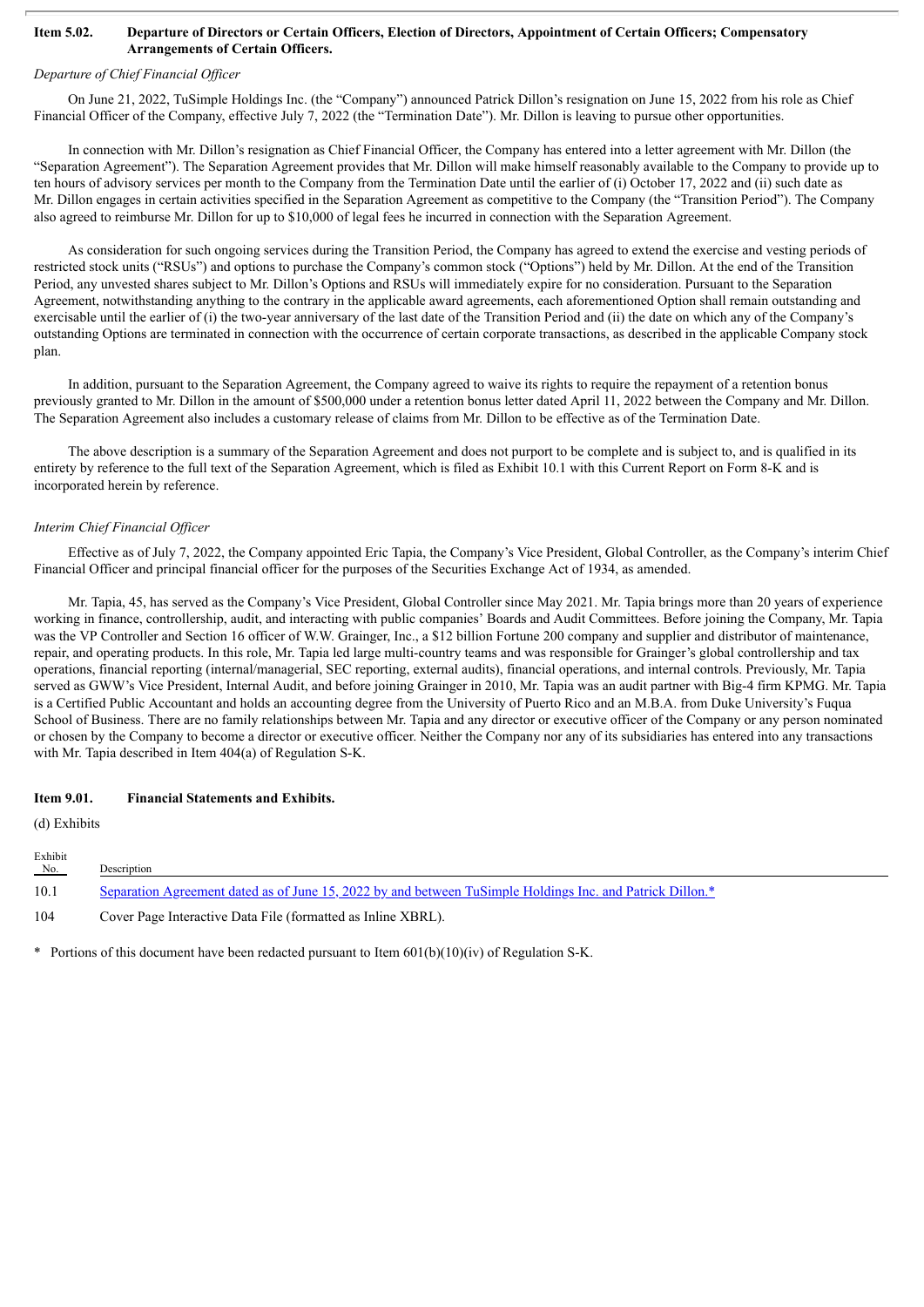## **SIGNATURES**

Pursuant to the requirements of the Securities Exchange Act of 1934, as amended, the registrant has duly caused this report to be signed on its behalf by the undersigned hereunto duly authorized.

TuSimple Holdings Inc.

By: /s/ James Mullen

James Mullen Chief Administrative and Legal Officer

Dated: June 21, 2022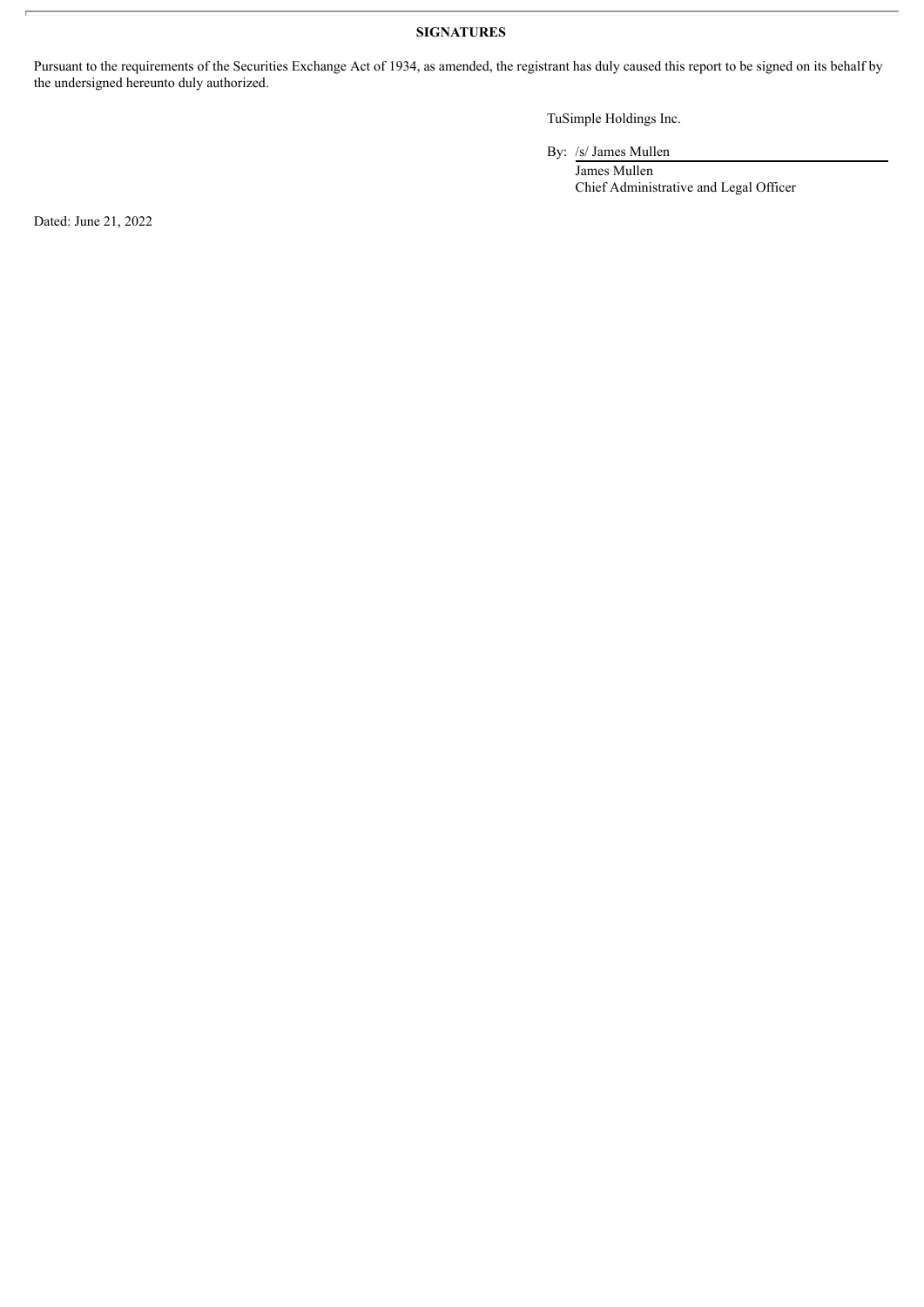#### <span id="page-3-0"></span>**CERTAIN IDENTIFIED INFORMATION HAS BEEN EXCLUDED FROM THIS EXHIBIT BECAUSE IT IS BOTH (I) NOT MATERIAL AND (II) THE TYPE OF INFORMATION THAT THE REGISTRANT TREATS AS PRIVATE OR CONFIDENTIAL.**

**Exhibit 10.1**

June 15, 2022

#### **VIA PERSONAL DELIVERY**

Patrick Dillon

Dear Patrick:

This letter (the "Agreement") confirms the agreement between you and TuSimple Holdings, Inc. (the "Company") regarding the terms described below.

1. **Resignation Date**. Your employment with the Company will end on July 7, 2022 (the "Resignation Date"). During the remainder of your employment with the Company, you will continue to be paid your current base salary and the Company will provide you all employee benefits to which you are entitled. You understand and agree that during the remainder of your employment with the Company you will perform your job to the best of your ability and in good faith and that you will comply with all Company policies.

2. **Transition Services**. You agree that for the period from July 7, 2022 to the earlier of October 17, 2022 or the date that you directly or indirectly engage in any Competitive Activities as defined in Paragraph 14 herein (the "Transition Period"), you will make yourself reasonably available to the Company to provide up to ten (10) hours of advisory services per month ("Transition Services"). The sole consideration for providing the Transition Services shall be the Company's agreement to extend the exercise and vesting periods of your Equity Awards as set forth in Paragraph 6 herein, which extension you are not otherwise entitled.

3. **Final Pay and COBRA Insurance Benefits**. On the Resignation Date, the Company will provide your final pay, which represents all of your earned but unpaid compensation, less lawful deductions. This amount will include all of your accrued but unused vacation time or PTO (the "Final Pay"). You are not required to sign this Agreement to receive your Final Pay. Under separate cover following the Resignation Date, you will receive information about your rights, if any, to continue your participation in the Company's health insurance plan under the Consolidated Omnibus Budget Reconciliation Act ("COBRA"). You acknowledge that, the only payments and benefits that you are entitled to receive from the Company in the future are those specified in this Agreement.

4. **Effective Date and Revocation**. You have up to 21 days after you receive this Agreement to review it. You are advised to consult an attorney of your own choosing before signing this Agreement. The Company will reimburse you for any legal fees incurred in connection with the review, negotiation and preparation of this Agreement up to \$10,000. Furthermore, you have up to seven days after you sign this Agreement to revoke it. If you wish to revoke this Agreement after signing it, you may do so by delivering a letter of revocation to me. If you do not revoke this Agreement, the eighth day after the date you sign it will be the "Effective Date." Because of the seven-day revocation period, no part of this Agreement will become effective or enforceable until the Effective Date.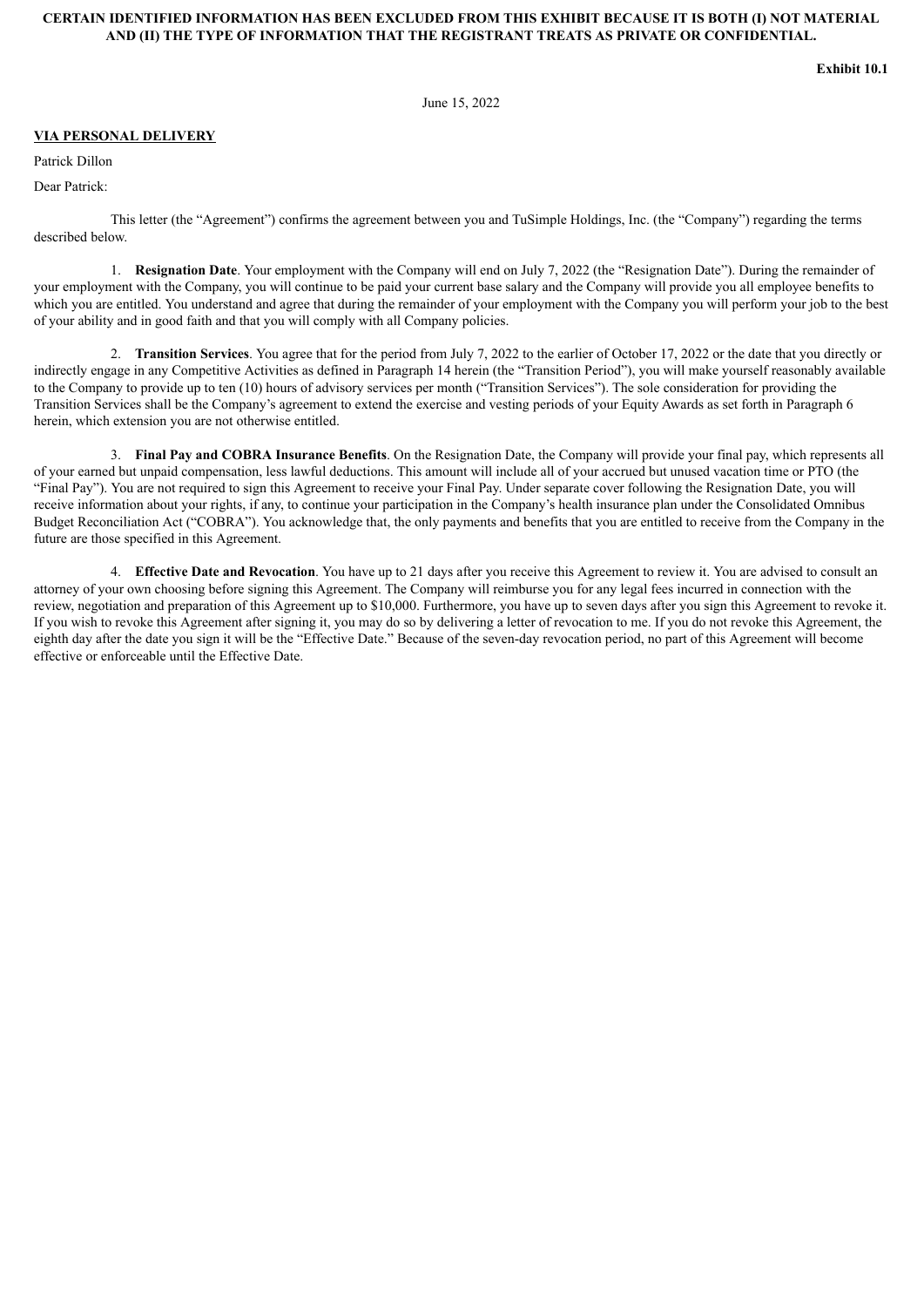5. **Waiver of Company Rights to Repayment of Retention Bonus** Pursuant to the terms of the retention bonus letter between you and the Company dated April 11, 2022 (the "Retention Bonus Letter"), you acknowledge that you were paid an advance of a retention bonus in the amount of \$500,000 (the "Retention Bonus"), subject to your continued employment with the Company or a wholly-owned subsidiary through April 11, 2023. Because the Resignation Date will occur before April 11, 2023, you acknowledge that under the terms of the Retention Bonus Letter you are responsible for repaying the full amount of the Retention Bonus to the Company, net of any applicable withholding taxes and other deductions required by law, within 5 days of the Resignation Date. However, in consideration for you signing and not revoking this Agreement and your compliance with all of the terms set forth in this Agreement, you shall not be required to pay back any portion of the Retention Bonus.

6. **Equity Awards**. The Company granted you the following awards of restricted stock units ("RSUs") and options to purchase shares of the Company's Common Stock ("Common Stock") pursuant to the Company's 2017 Stock Plan (as amended) (the "2017 Plan") and the Company's 2021 Equity Incentive Plan (the "2021 EIP") (collectively, the "Plans") and applicable award agreements:

- a. **December 15, 2020 Option Grants:** On December 15, 2020, the Company granted you an option to purchase a total of 350,000 shares of its Common Stock (the "First Option"), of which 109,375 shares are vested and exercisable as of the date of this Agreement.
- b. **December 15, 2020 RSU Grant:** On December 15, 2020, the Company granted you an award of 60,000 RSUs (the "First RSU Award"), of which 41,250 RSUs remained unvested as of the date of this Agreement.
- c. **June 1, 2021 RSU Grant:** On June 1, 2021, the Company granted you an award of 10,000 RSUs (the "Second RSU Award"), of which 7,500 RSUs remained unvested as of the date of this Agreement.
- d. **July 20, 2021 Option Grant:** On July 20, 2021, the Company granted you an option to purchase 20,000 shares of its Common Stock (the "Second Option" and, along with the First Option, the "Options"), of which 0 shares are vested and exercisable as of the date of this Agreement.
- e. **April 1, 2022 RSU Grant**: On April 1, 2022, the Company granted you an award of 291,490 RSUs (the "Third RSU Award" and, along with the First RSU Award and Second RSU Award, the "RSU Awards"), of which 291,490 RSUs remained unvested as of the date of this Agreement.

The Options and the RSU Awards shall remain outstanding and shall continue to vest during the Transition Period, subject to you providing the Transition Services during such period in compliance with the terms and conditions of this Agreement. Upon the termination of your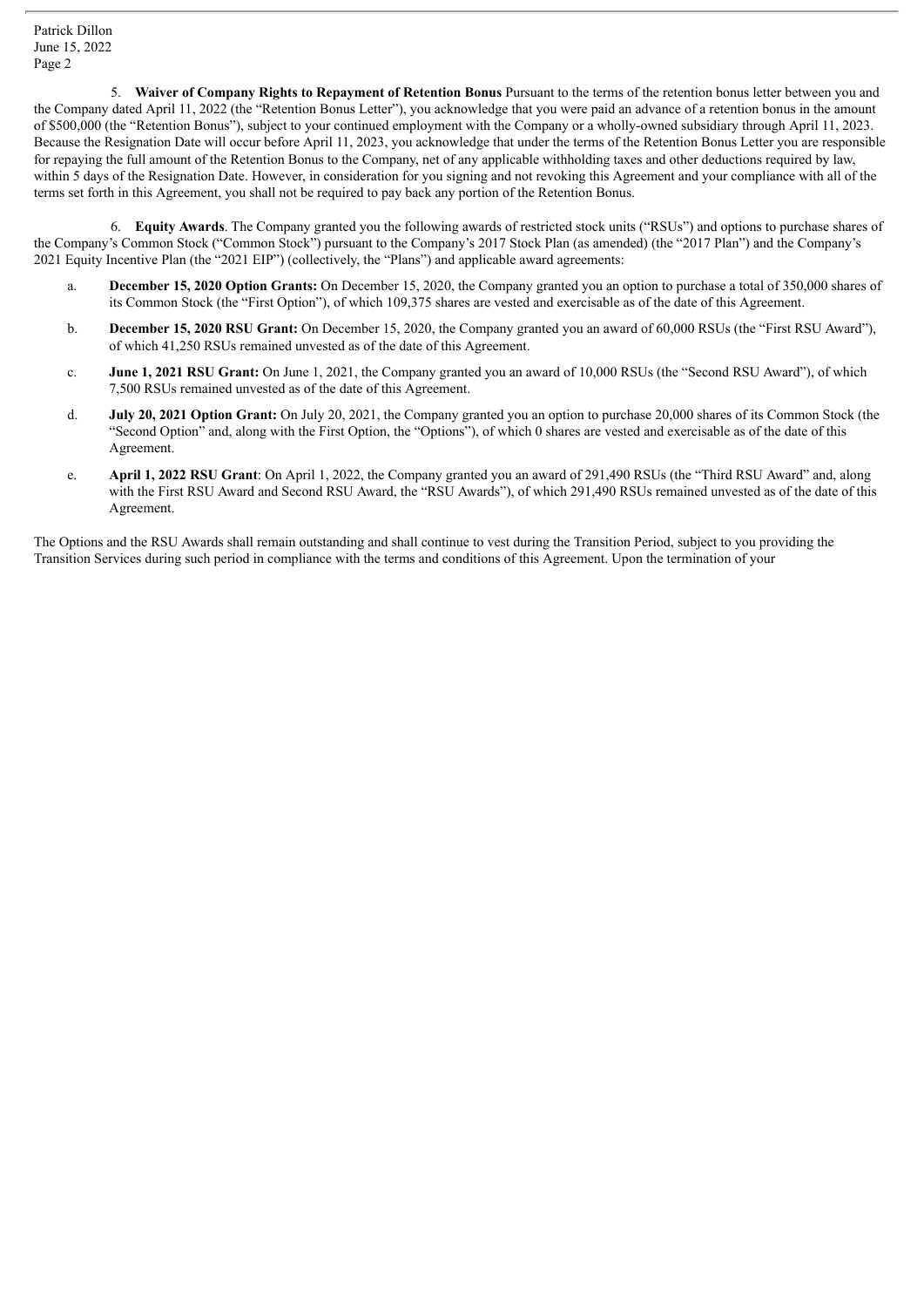continuous service with the Company at the end of the Transition Period, any then-remaining unvested shares subject to the Options and any unvested RSUs subject to the RSU Awards will immediately expire for no consideration.

In addition, subject to your execution and non-revocation of this Agreement, your continued compliance with the requirements contained or described herein, the Company has extended the post-termination exercise period of each of the Options, such that you will be eligible to exercise each of them (to the extent vested as of the date your continuous service terminates), until the earlier of: (i) the two-year anniversary of the end of the Transition Period; and (ii) the date on which any of the Options are terminated in connection with the occurrence of certain corporate transactions, as described in Section 10(b) of the 2017 Plan and Section 9.3 of the 2021 EIP (the "Extended Option Exercise Period").

Except as otherwise set forth herein, you acknowledge and agree that the Options and RSUs shall continue to be subject to the terms and conditions of the Plans and applicable award agreements and that you do not have any other rights to receive, acquire, possess or vest into any additional shares of Common Stock or any other shares, warrants, securities, derivative securities or other class of capital stock of the Company or any of its parent, subsidiary or affiliated entities.

7. **Release of All Claims**. In consideration for the Company's waiver of your obligations to repay the Retention Bonus as described in Paragraph 5 , above, to the fullest extent permitted by law, you waive, release and promise never to assert any claims or causes of action, whether or not now known, against the Company or its predecessors, successors or past or present subsidiaries, stockholders, directors, officers, employees, consultants, attorneys, agents, assigns and employee benefit plans with respect to any matter, including (without limitation) any matter related to your employment with the Company or the termination of that employment, including (without limitation) claims to attorneys' fees or costs, claims of wrongful discharge, constructive discharge, emotional distress, defamation, invasion of privacy, fraud, breach of contract or breach of the covenant of good faith and fair dealing and any claims of discrimination or harassment based on sex, age, race, national origin, disability or any other basis under Title VII of the Civil Rights Act of 1964, the California Fair Employment and Housing Act, the California Family Rights Act, the California Fair Pay Act, the Equal Pay Act, the Age Discrimination in Employment Act of 1967, the Older Workers Benefit Protection Act, the Americans with Disabilities Act, the National Labor Relations Act, the Family and Medical Leave Act, the Employee Retirement Income Security Act of 1974, as amended ("ERISA"), the Worker Adjustment and Retraining Notification ("WARN") Act, the California WARN Act, and all other laws and regulations relating to employment. However, this release covers only those claims that arose prior to the execution of this Agreement and only those claims that may be waived by applicable law. Execution of this Agreement does not bar (i) any claim that arises hereafter, including (without limitation) a claim for breach of this Agreement, (ii) any claim for coverage under any D&O or other similar insurance policy or (iii) any claim for indemnification under any written agreement with the Company, Company bylaws or applicable law.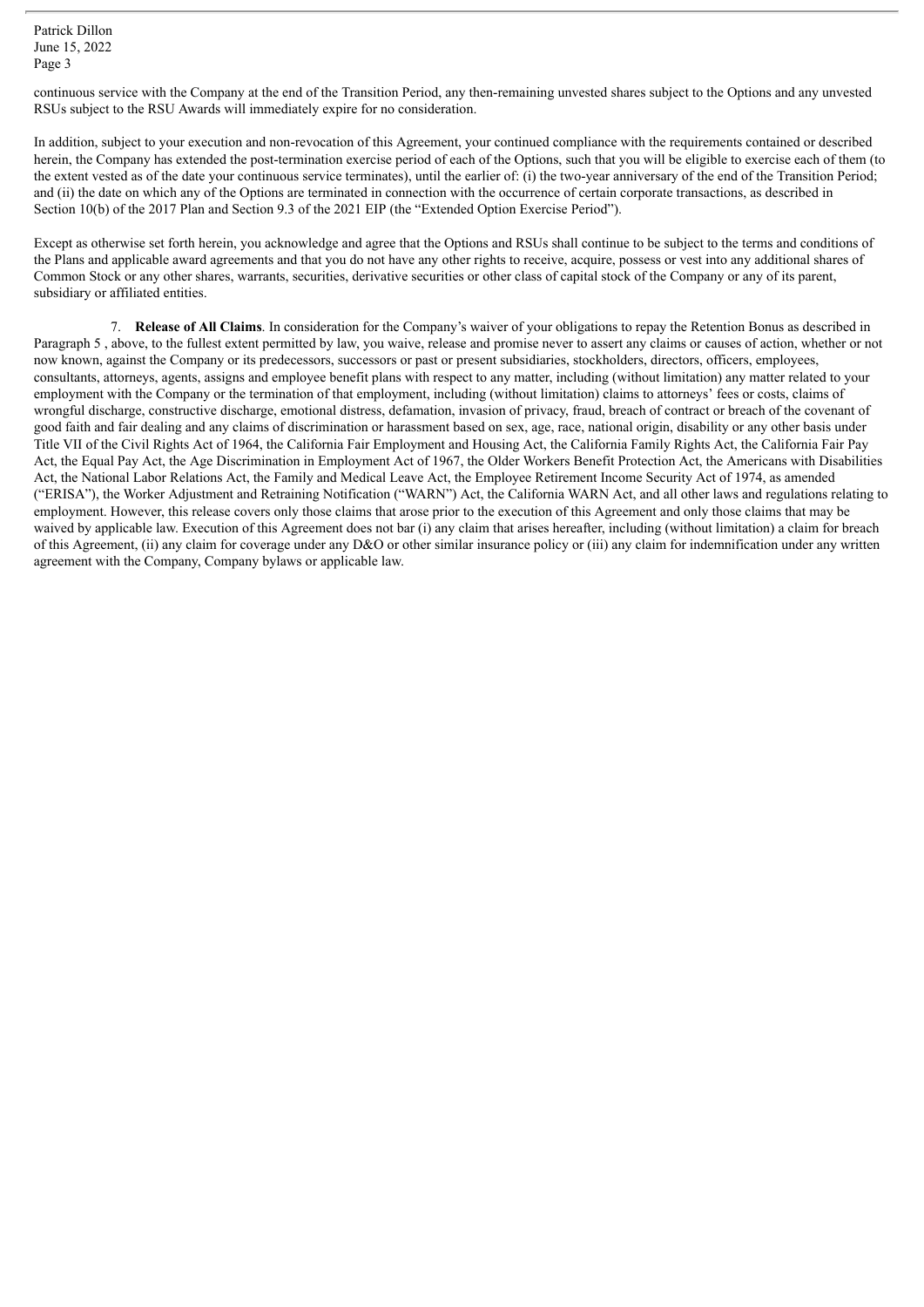You understand that this Agreement does not limit your ability to file a charge or complaint with the Equal Employment Opportunity Commission, the Securities and Exchange Commission or any other federal, state or local governmental agency or commission (each, a "Government Agency"). You further understand that this Agreement does not limit your ability to communicate with, or otherwise participate in any investigation or proceeding that may be conducted by, a Government Agency. However, to the fullest extent permitted by law, you agree that you are waiving the right to monetary damages or other equitable or monetary relief as a result of any such charge, complaint, investigation or proceeding.

8. **Waiver**. You expressly waive and release any and all rights and benefits under Section 1542 of the California Civil Code (or any analogous law of any other state), which reads as follows:

A general release does not extend to claims that the creditor or releasing party does not know or suspect to exist in his or her favor at the time of executing the release and that, if known by him or her, would have materially affected his or her settlement with the debtor or released party.

9. **No Admission**. Nothing contained in this Agreement will constitute or be treated as an admission by you or the Company of liability, any wrongdoing or any violation of law.

10. **Other Agreements**. At all times in the future, you will remain bound by your Proprietary Information and Inventions Agreement with the Company, which you signed on March 19, 2021, and a copy of which is attached as **Exhibit A**. Except as expressly provided in this Agreement, this Agreement renders null and void all prior agreements between you and the Company and constitutes the entire agreement between you and the Company regarding the subject matter of this Agreement. This Agreement may be modified only in a written document signed by you and a duly authorized officer of the Company.

11. **Company Property**. You represent that you have returned to the Company all property that belongs to the Company, including (without limitation) copies of documents that belong to the Company and files stored on your computer(s) that contain information belonging to the Company; provided, however, that you may retain documents and information regarding your compensation and benefits as an employee of the Company.

12. **Confidentiality of Agreement**. You agree that you will not disclose to others the existence or terms of this Agreement, except that you may disclose such information (a) to Government Agencies or (b) to your spouse, attorney or tax adviser if such individuals agree that they will not disclose to others the existence or terms of this Agreement, to the extent allowed under the law. Nothing in this Agreement prevents you from discussing or disclosing information about unlawful acts in the workplace, such as harassment or discrimination or any other conduct that you have reason to believe is unlawful.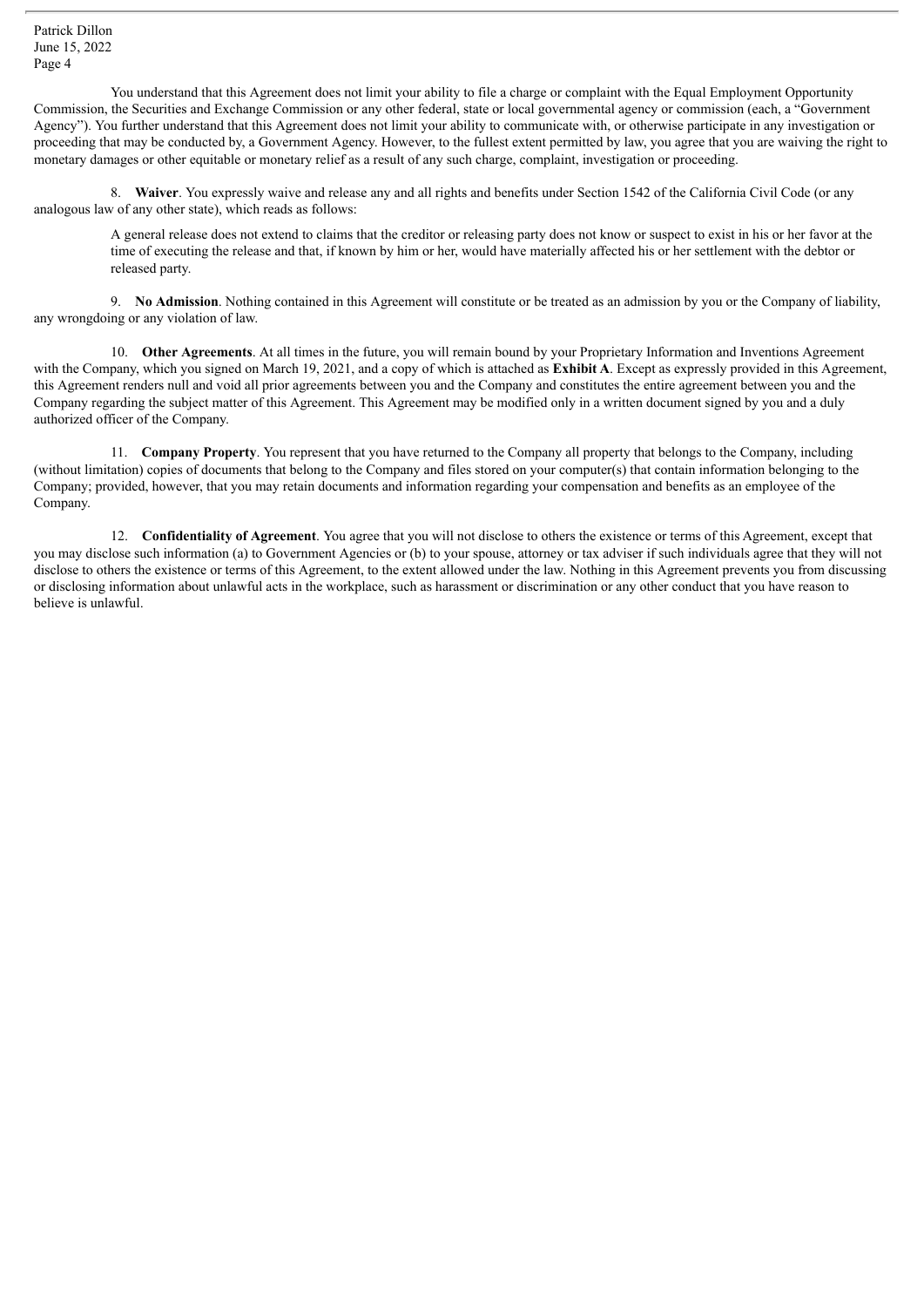13. **No Disparagement**. You agree that you will never make any negative or disparaging statements (orally or in writing) about the Company or its stockholders, directors, officers, employees, products, services or business practices, except as required by law. The Company agrees that it will never make any negative or disparaging statements (orally or in writing) about you except as required by law.

14. **Competitive Activities.** For purposes of this Agreement, "Competitive Activities" means that you directly provide services to another company in the autonomous trucking industry, which includes such companies as  $[$ \*\*\*],  $[$ \*\*\*],  $[$ \*\*\*] and  $[$ \*\*\*], but which, for the avoidance of doubt, does not include [ \* \* \* ]. Competitive Activities do not include being a holder of less than one percent (1%) of the outstanding equity of a public company.

15. **Severability**. If any term of this Agreement is held to be invalid, void or unenforceable, the remainder of this Agreement will remain in full force and effect and will in no way be affected, and the parties will use their best efforts to find an alternate way to achieve the same result.

16. **Choice of Law and Venue**. This Agreement will be construed and interpreted in accordance with the laws of the State of Delaware (other than their choice-of-law provisions). Any dispute regarding the meaning, effect or validity of this Agreement or any provision thereof shall be resolved in accordance with the laws of the State of Delaware, without regard to the conflict of laws provisions thereof. Any legal action or proceeding relating to this Agreement shall be brought exclusively in the state or federal courts located in or with jurisdiction over New Castle County, Delaware, and each party consents to the jurisdiction thereof. You hereby acknowledge and agree that you are individually represented by your own legal counsel in negotiating the terms of this Agreement, including without limitation all of the terms of this paragraph.

17. **Execution**. This Agreement may be executed in counterparts, each of which will be considered an original, but all of which together will constitute one agreement. Execution of a facsimile copy will have the same force and effect as execution of an original, and a facsimile signature will be deemed an original and valid signature.

Please indicate your agreement with the above terms by signing below.

TUSIMPLE HOLDINGS, INC.

By: /s/ Xiaodi Hou

Xiaodi Hou CEO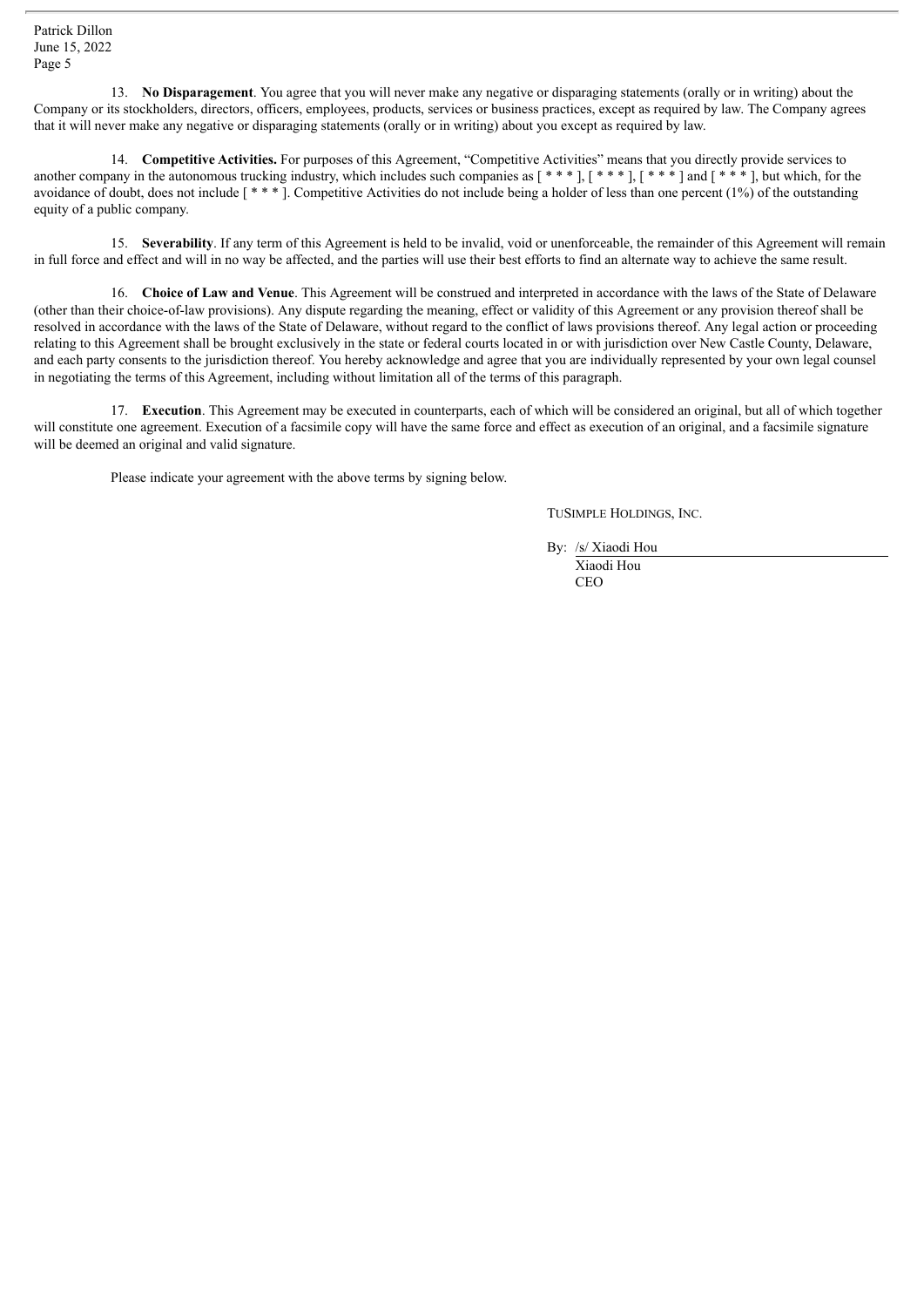I agree to the terms of this Agreement, and I am voluntarily signing this release of all claims. I acknowledge that I have read and understand this Agreement, and I understand that I cannot pursue any of the claims and rights that I have waived in this Agreement at any time in the future.

/s/ Patrick Dillon

Signature of Patrick Dillon

Dated: 6/15/2022